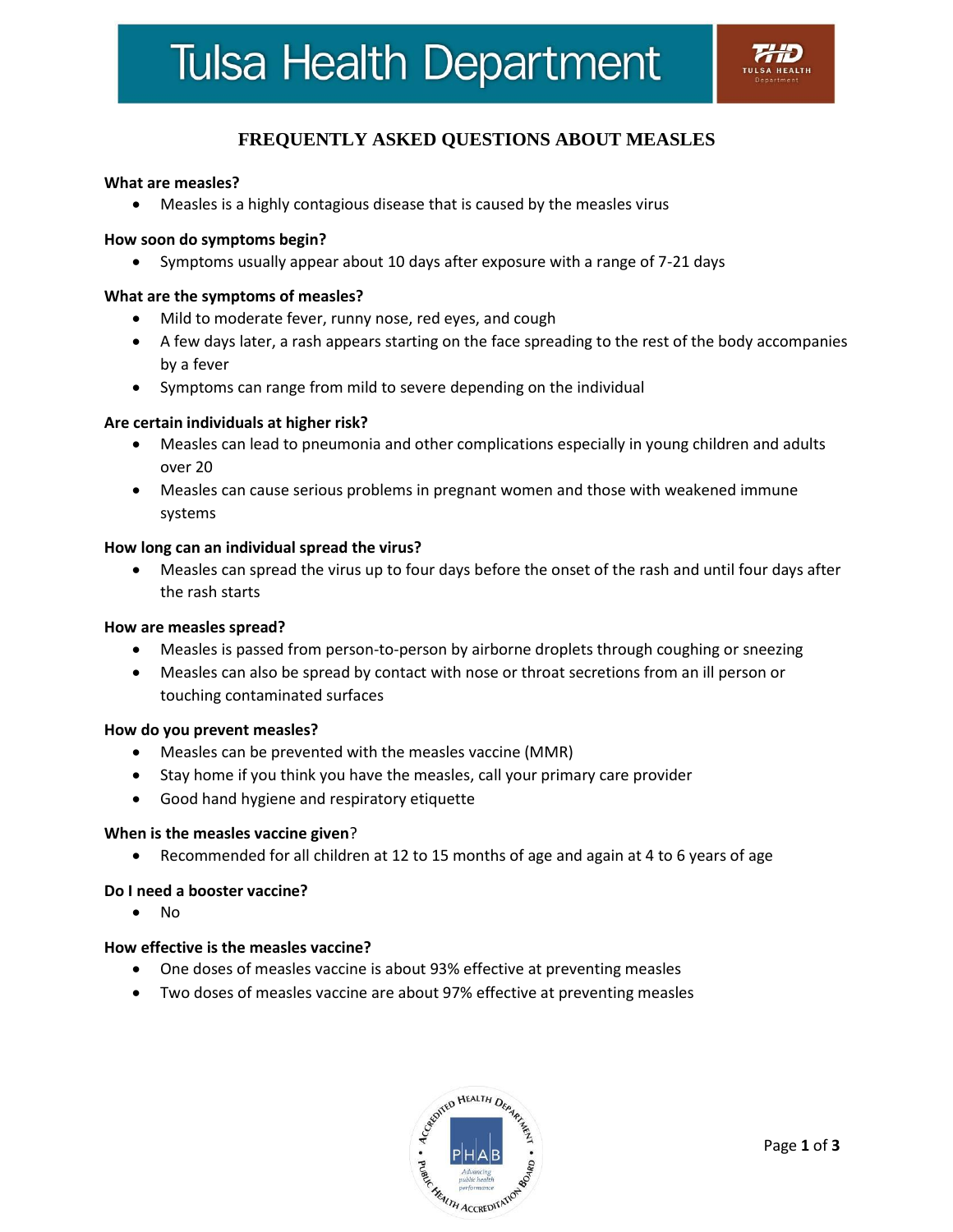# **Tulsa Health Department**

# **How do I know if I am protected against the measles?**

- Individuals are protected if they are immunized with two doses of the measles-containing vaccine after their first birthday
- Or if they were born during or before 1957
- Or have documentation of disease

## **How can I obtain my immunization record?**

- [www.tulsa-health.org/shotrecords](http://www.tulsa-health.org/shotrecords)
- Private health care provider or school

## **Is there a treatment for measles?**

 No, but health care providers may treat the symptoms with bed rest, plenty of fluids, and antifever medications

## **Is the MMR vaccine safe?**

- Yes, but like other medicines, it can cause side effects in some individuals
- Contact your health care provider for more information about the vaccine and your specific health history

## **I am unsure of my vaccine history, what should I do?**

If you do not have documentation, you should get vaccinated with the MMR vaccine

# **Is there harm in getting another dose of MMR vaccine if you may already be vaccinated or immune?**

 $\bullet$  No

## **Can I get a MMR vaccine at the Tulsa Health Department?**

 Yes, the Tulsa Health Department will be offering a measles clinic to provide free MMR immunizations at the James O. Goodwin Health Center (5051 S. 129<sup>th</sup> E. Ave.) today, April 5 from 3pm-6pm and Friday, April 6 from 8am-5pm

## **I think I have the measles, what should I do?**

Immediately contact your doctor and let them know about your symptoms

## **Can I still get measles if I am fully vaccinated?**

 Yes but very few people do, only about 3 out of 100 who get the two doses of the MMR vaccine will still get measles if they are exposed

## **Why do we still have measles cases in the United States?**

- Travel to and from countries where the disease still occurs
- Pockets of communities/individuals who are unvaccinated